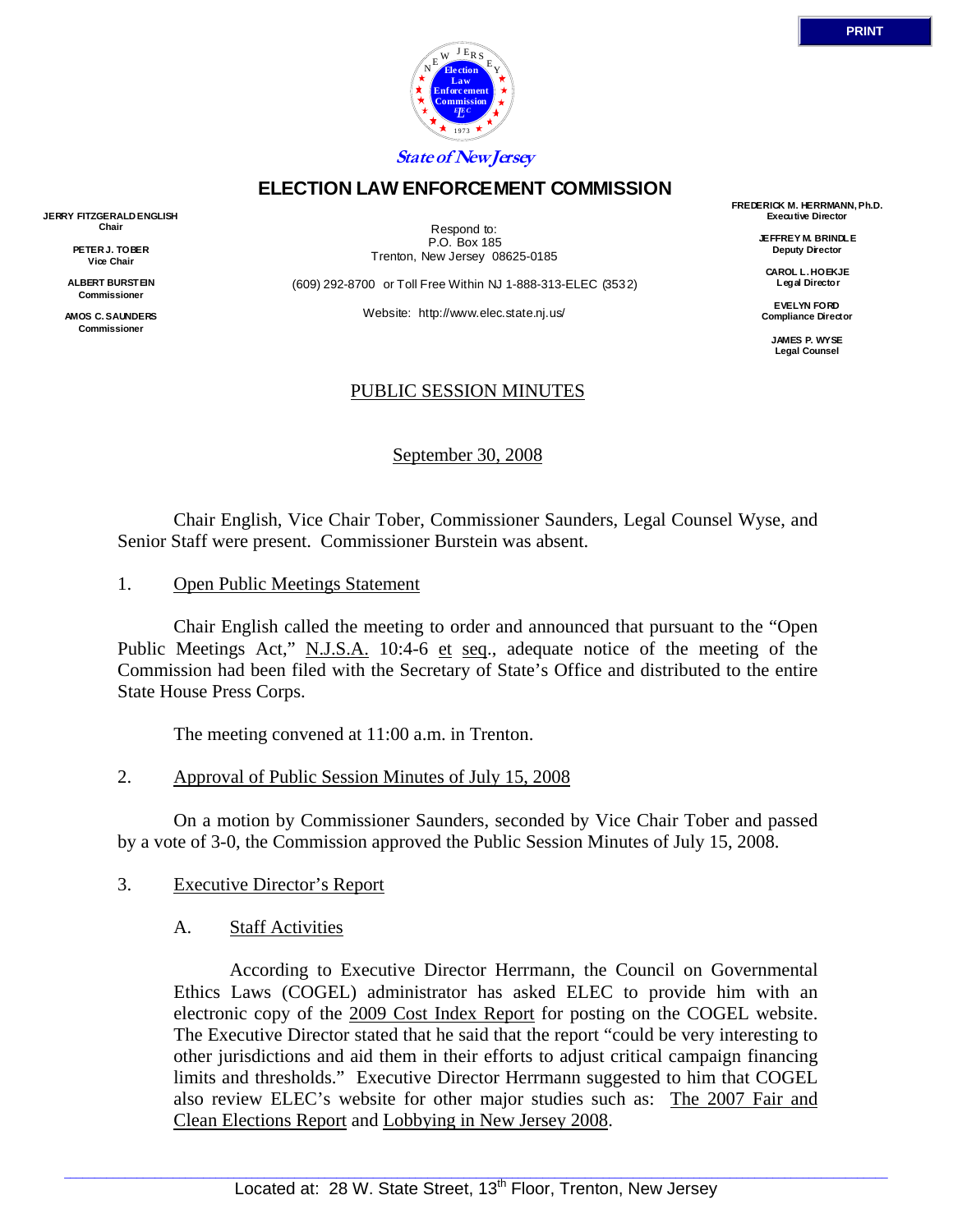Executive Director Herrmann announced that Legal Secretary Ruth Ford retired from the Commission on July 31, 2008, under the Early Retirement Incentive Program. He added that Ruth worked loyally for ELEC for 18 years and will greatly be missed by all of her friends and colleagues on the staff who wish her a very happy retirement. Executive Director Herrmann noted that with the loss of this position, ELEC is down to 67 permanent staff persons.

 The Commission recognized the accomplishments of Ruth Ford and her work on behalf of the Commission. The Commission wished Mrs. Ford the best in her retirement.

 The Executive Director mentioned that on September 29, 2008, five of the anticipated six provisional staffers for the Gubernatorial Public Financing Program started work with the Commission. According to Executive Director Herrmann, they are:

- Public Financing Analyst Kristen Auricchio,
- Public Financing Analyst Jennifer Kirby,
- Public Financing Analyst Julie Latsko,
- Information Technology Specialist Kap Sin, and
- Information Technology Specialist Elias Amaya.

 Executive Director Herrmann stated that under the supervision of Special Programs Director Amy Davis, they will be responsible for administering the oldest Public Financing Program in the nation. He advised the Commission that they are an outstanding group and will continue the very high standards set over three decades by their predecessors. Executive Director Herrmann pointed out that Commissioner Burstein was the sponsor of the 1974 law that established the program and Chair English as the legislative counsel to Governor Brendan T. Byrne was involved with its enactment.

#### B. Northeastern Regional Conference on Lobbying (NORCOL) Conference

 The Executive Director informed the Commission that on August 12, 2008, Compliance Director Evelyn Ford and he attended the annual meeting of NORCOL held at the Council of State Governments-Eastern Regional Conference Convention in Atlantic City. He mentioned that Compliance Director Ford as the current NORCOL President organized and hosted the program. Executive Director Herrmann served as the organization's treasurer. Compliance Director Ford began the program with some opening remarks. Executive Director Herrmann spoke about recent trends in the New Jersey lobbying law as part of the "Updates from the States" segment of the proceedings. The Executive Director also handed out a CD version of Lobbying in New Jersey 2008, the most recent version of a study that he prepares each year for the meeting. He noted that the session concluded with a general discussion of various lobbying topics including: grassroots lobbying, executive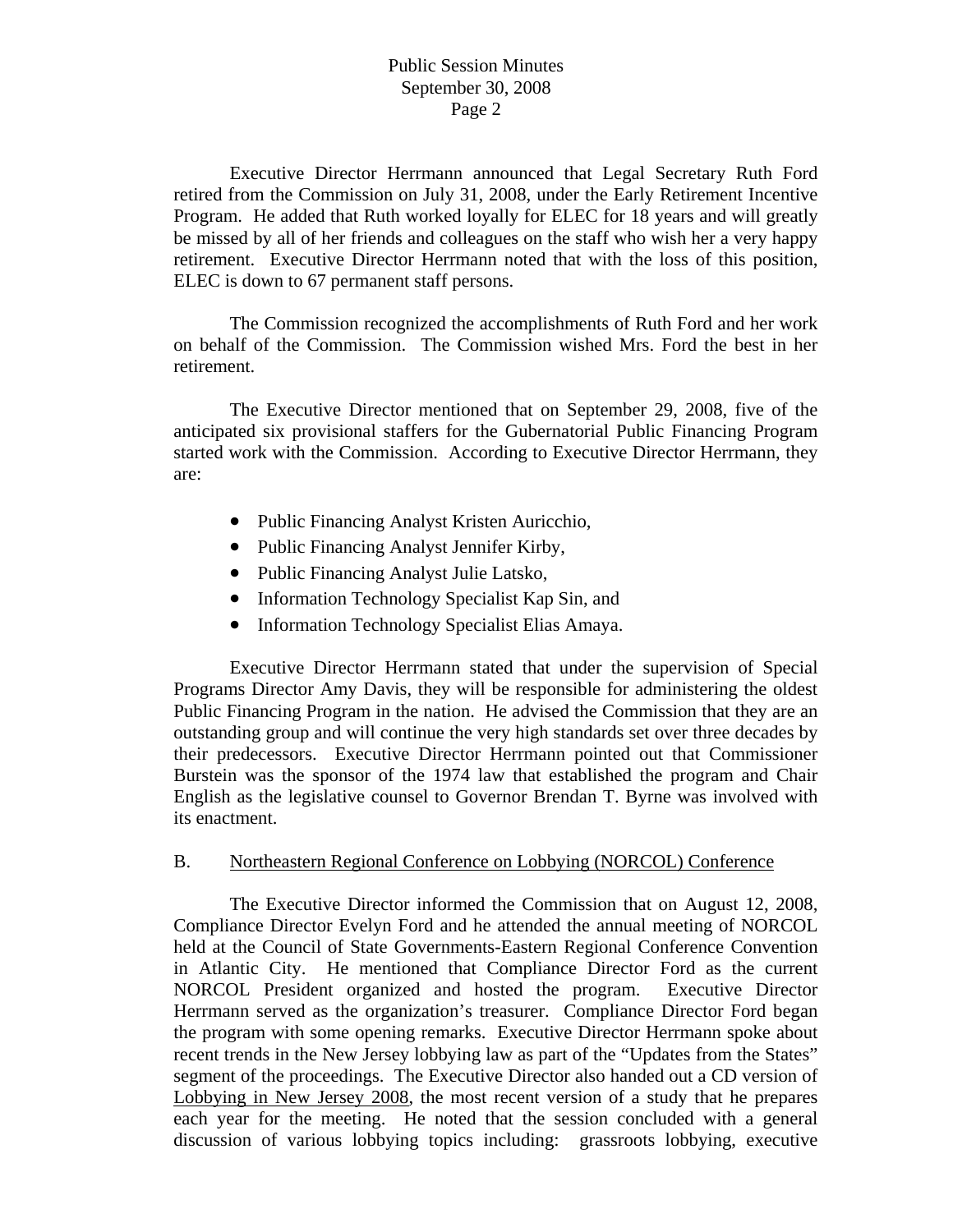branch lobbying, gift restrictions, electronic filing, and agency funding. According to Executive Director Herrmann, representatives from five State agencies: Connecticut, Delaware, New Jersey, Pennsylvania, and West Virginia attended the conference along with representatives from the District of Columbia. Executive Director Herrmann indicated that the Commission should be very proud of the outstanding job Compliance Director Ford did putting the program together and running NORCOL so ably during her two-year term as President.

#### C. Clean Elections

 Executive Director Herrmann advised the Commission that an Office of Legislative Services (OLS) Legal Opinion on July 21, 2008 for William Castner, the Executive Director of the Assembly Majority Office, found that the rescue money provisions of A-100 (Greenwald/Handlin/Johnson/Huttle), the 2009 Clean Elections Pilot Project bill, would probably be found by future courts to be violative of the First Amendment. He remarked that under this legislation, so-called rescue money would be provided to a clean candidate if he or she is outspent by a traditional opponent or the target of an independent expenditure. The Executive Director said that based on the U.S. Supreme Court's June 26, 2008 decision in the "Millionaire's Amendment Case," OLS reasoned that future courts would probably find that rescue money would create fundraising disadvantages for traditional candidates. Executive Director Herrmann informed the Commission that the OLS Opinion concludes that generally public financing programs like Clean Elections will continue to be found by the courts to be constitutional because they enhance public discussion without censoring free speech. The Executive Director noted, however, rescue money provisions would likely be found to be unconstitutional because they "deter freedom of speech" by placing a "burden [on] a [traditional] candidate's ability to spend his or her own campaign funds."

 Dr. Herrmann stated that according to a Gannett story on July 23, 2008, Assembly Speaker Joseph J. Roberts, Jr. was planning in August "to reconvene a bipartisan group of lawmakers to try to salvage the proposal." The Executive Director mentioned that on August 29, 2008, a United States District Court in Arizona ruled that under the Grand Canyon State's Clean Elections Program "rescue money provisions that allow clean candidates to counter third party attacks" are unconstitutional. A-100 contains similar provisions. Consequently, Speaker Roberts announced that "the federal courts have imposed obstacles [to the New Jersey program] that are insurmountable" for next year and "clean elections simply needs a time-out." The Executive Director said that the Speaker believes that suspending the current program for now "will give Congress and the courts more time to sort out the many issues that have been raised and the ability to give states clear guidelines to follow."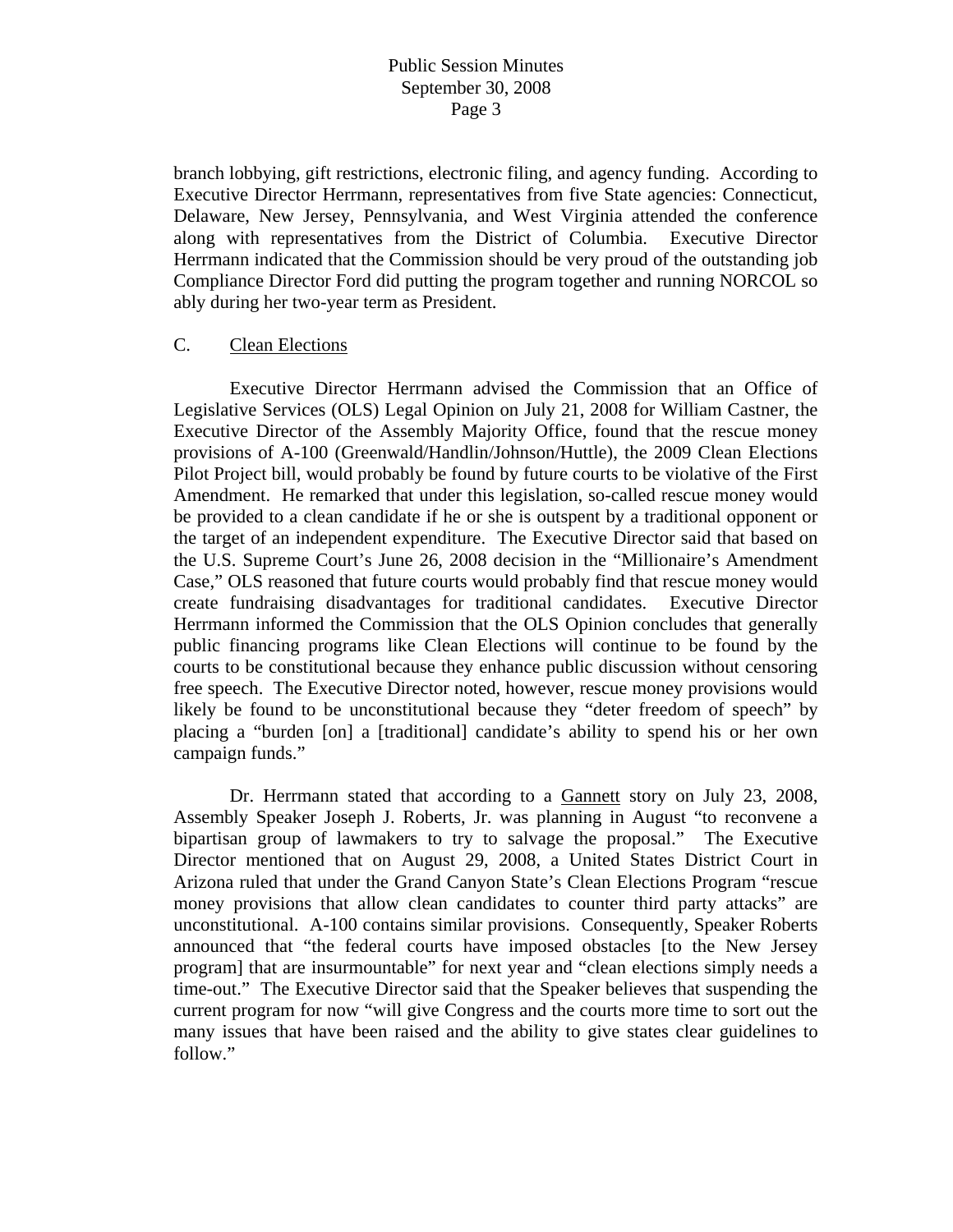#### D. Governor's Comprehensive Ethics Reform Plan

 Executive Director Herrmann announced that on September 24, 2008, he attended a press conference at which Governor Jon S. Corzine unveiled a "Comprehensive Ethics Reform Plan." Dr. Herrmann advised the Commission that the plan will be accomplished through a combination of executive orders and legislation and that many of its provisions will impact the work of the Commission. He informed the Commission that among the plan's highlights are:

- a new pay-to-play ban on contributions from redevelopers and auditors;
- an extension of the State pay-to-play ban on contractor contributions to legislative leadership committees and municipal political party committees supplementing the current ban to gubernatorial candidates, State political party committees, and county political party committees;
- an extension of the State pay-to-play ban to regional utility authorities;
- an extension of the State pay-to-play ban to contributions from partners, officers, shareholders, and members of professional service firms who own 10 percent or less of their companies;
- removal of the competitive bidding exception to play-to-play;
- an extension of the local pay-to-play ban on contractor contributions to cover county and municipal candidates and committees together not separately;
- an extension of the local pay-to-play ban to school boards;
- the elimination of county and municipal pay-to-play ordinances because of the new uniform and comprehensive State law;
- an extension of the wheeling ban on county political party committees from the primary to the general;
- a reduction of the annual contribution limit to county political party committees from \$37,000 to \$25,000;
- the disclosure of issue ads;
- bans and reduced contribution limits for various entities making campaign contributions; and,
- authority to ELEC to establish a schedule of penalties for late filing and other administrative violations.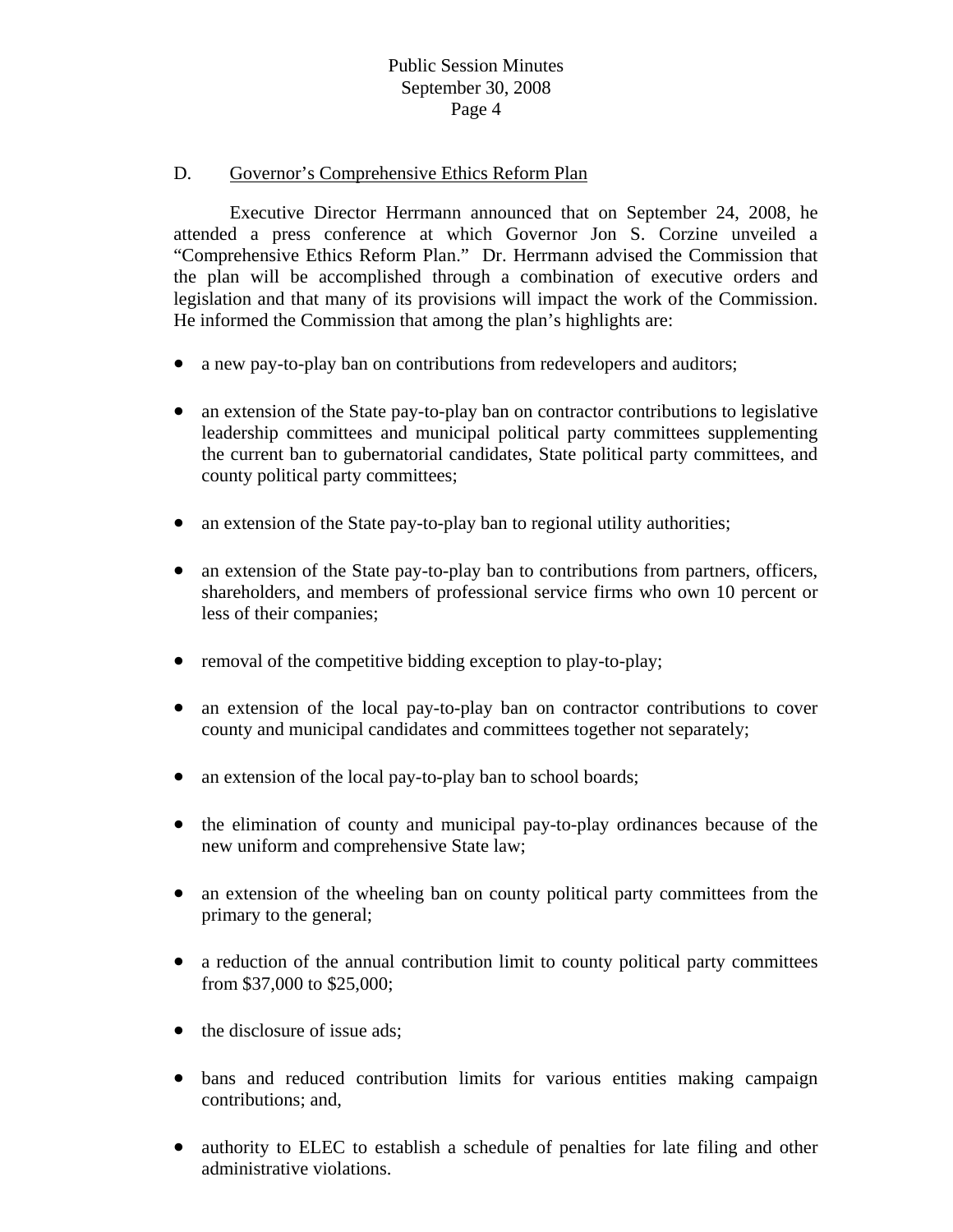Chair English asked about the Commission's role in these new proposals.

 Executive Director Herrmann said that as legislation is introduced and moves through the Legislature, the staff will keep the Commissioners informed of its content and progress.

#### E. Fall Meeting Schedule

- October 21, 2008 at 11:00 a.m. in Trenton;
- November 18, 2008 at 11:00 a.m. in Trenton; and,
- December 16, 2008 at 11:00 a.m. in Trenton.

# 4. Public Hearing on Proposed Amendments to Implement Inflationary Campaign Cost Adjustments

 Chair English announced that a public hearing was being conducted to elicit public comment concerning proposed amendments to limits and thresholds applicable to gubernatorial candidates, and thresholds applicable to non-gubernatorial candidates and committees. N.J.S.A. 19:44A-7.1 and 7.2 require that the Commission calculate the change in campaign costs over the past four years and propose amendments to limits and thresholds applicable to gubernatorial candidates, and thresholds applicable to non-gubernatorial candidates and committees. The Commission has determined that costs relevant to campaigning in New Jersey have risen since 2005, and has applied an index of 13.31 percent to the various limits and thresholds required to be adjusted, as well as several other thresholds in order to maintain consistency.

 No persons appeared to offer testimony. A court reporter was available to record the proceedings. The transcript will be available to the public for inspection upon request.

 On a motion by Commissioner Saunders, seconded by Vice Chair Tober and passed by a vote of 3-0, the Commission adjourned the public hearing.

# 5. Adoption of Proposed New Rules and Amendments to the Gubernatorial Public Financing Regulations

 This matter involved the adoption of amendments and new rules involving the Gubernatorial Public Financing Program. The amendments under consideration are at N.J.A.C. 19:25-15.10, 15.17, 15.49, 15.51, 16.8, 16.18, 16.19, 16.38, and 16.40. The new rules are at N.J.A.C. 19:25-15.52A, and 16.41A. The topics involved in the amendments and new rules included the: use of personal funds by non-publicly financed candidates as contributions to qualify for participation in debates, prohibition on loan repayments by nonpublicly financed candidates for use as expenditures to qualify for participation in debates, and selection of debate sponsors and notification to the Commission of change in debate plans.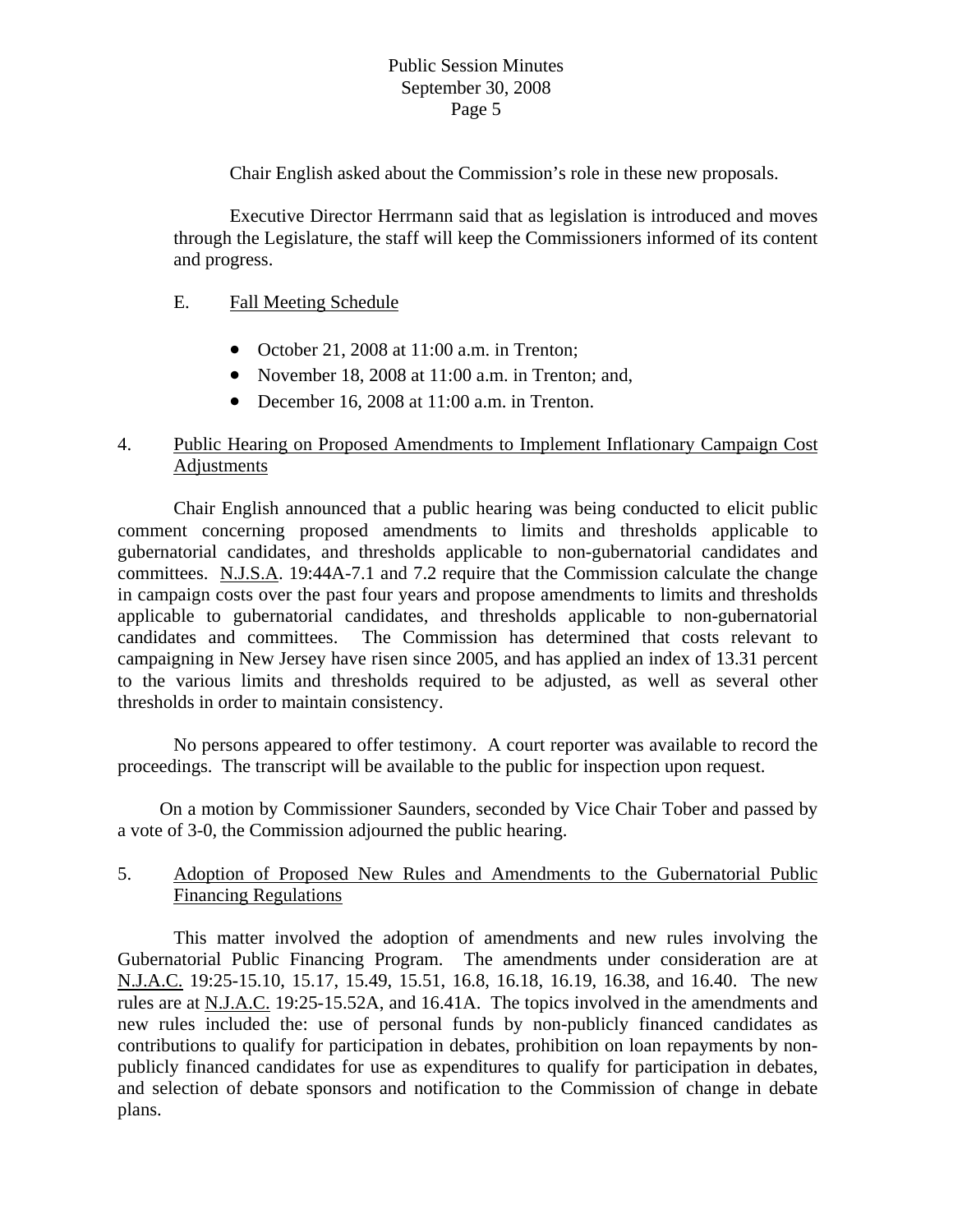Legal Director Carol L. Hoekje stated that the amendments and new rules were published in the June 16, 2008 New Jersey Register and were the subject of a public hearing on July 15, 2008. She stated that three witnesses from the New Jersey League of Women Voters appeared to testify; and one witness, Professor Ingrid Reed, Director of the New Jersey Project at the Eagleton Institute of Politics at Rutgers University, submitted a written statement. No additional public comments were received. Legal Director Hoekje discussed the suggested responses to comments made during the hearing.

 With regard to the suggestion that the staff respond within 48-hours to a notice of sponsor change, Vice Chair Tober stated that he understands the concerns on both sides of the issue and believes the Commission has done a good job striking a balance. He said, however, that he continues to believe that as a practical matter fulfilling the requirements of a 48-hour review, etc. of any changes in the debate format by a sponsor will be difficult.

 With regard to the suggestion that the Commission issue a final report at the conclusion of the debates, Chair English agreed with staff that a contemporaneous public hearing would serve that purpose. Chair English added that a public hearing would also be a vehicle for the Commission to express its views as well.

 Regarding the suggestion that the Commission should tell sponsors in advance to reach out proactively to gubernatorial candidates not participating in the Public Financing Program urging their participation in the debates, Legal Director Hoekje said that the statute does not authorize or direct the Commission to require sponsors to take such action. She said that the law allows, but does not require, non-participating gubernatorial candidates who otherwise meet the qualification standards of public financing to participate in the interactive debates.

 Commissioner Saunders agreed with the idea that the suggestion should be part of the application process. He said, ideally, debates should be inclusive.

Vice Chair Tober agreed and said that there should be a concern for inclusiveness.

Chair English agreed and asked how the Commission could deal with this issue.

 Special Programs Director Davis said that a question could be included on the application form that involved this issue.

 With regard to the suggestion by Professor Reed that the voters might be better served by a State Debate Commission that would arrange the debates and publicize them, staff stated that the Commission does not have authority under the Reporting Act to act upon Professor Reed's concerns, which could be presented to the Legislature.

 Staff recommended further that the Commission thank all commenters for their input in the regulatory process.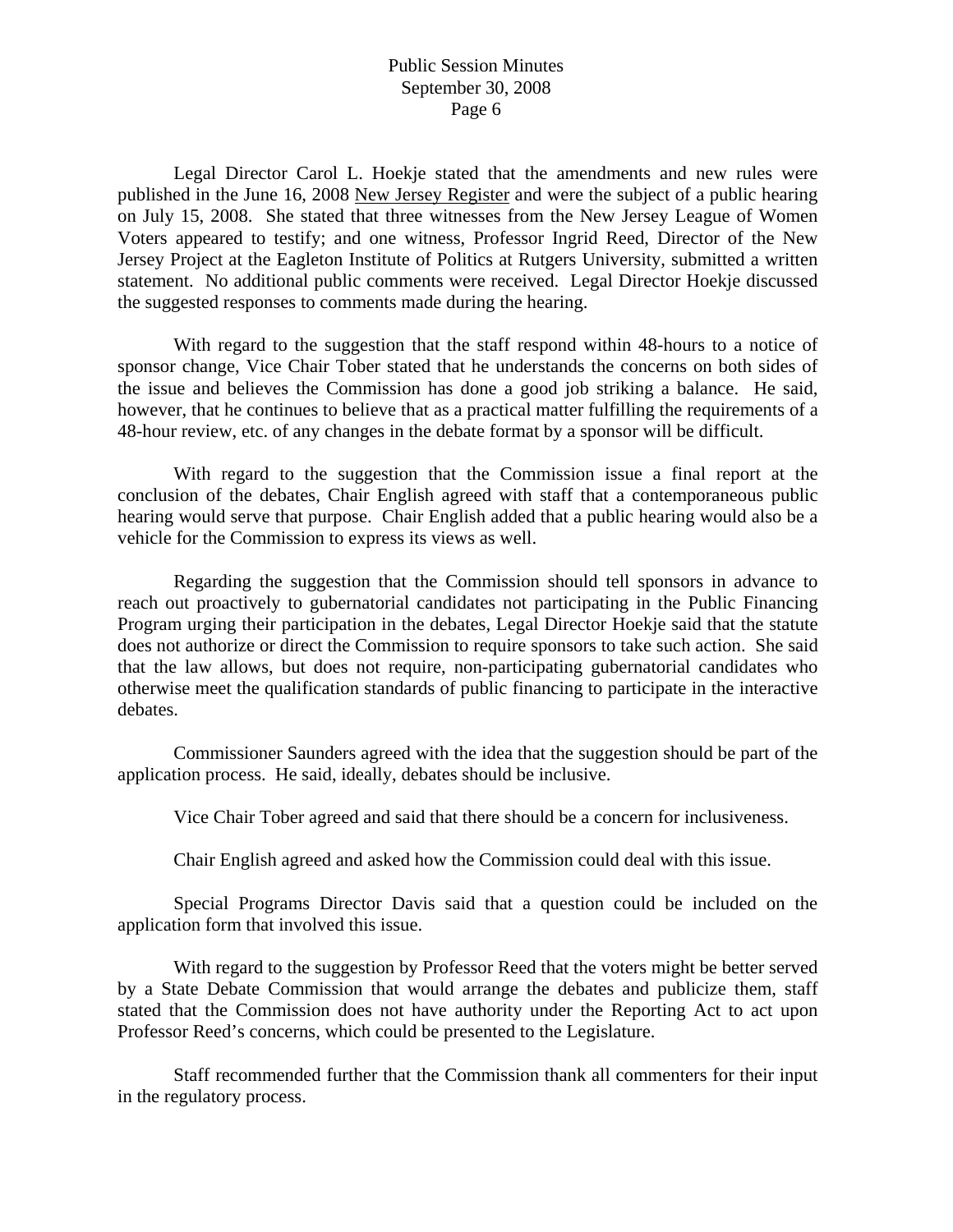On a motion by Vice Chair Tober, seconded by Commissioner Saunders and passed by a vote of 3-0, the Commission adopted the amendments and new rules without change. Legal Director Hoekje stated that the rules will become effective upon publication in the New Jersey Register on or about November 3, 2008.

### 6. Proposed New Rules regarding Finalization by Publicly-financed Gubernatorial Candidates with Net Liabilities

 Legal Director Hoekje provided a detailed account of the proposal, which allows publicly-financed gubernatorial candidates, who have not been able to retire all campaign debts, to apply to the Commission after seven years to finalize reporting.

 The Legal Director stated that staff drafted two new rules each that are applicable to subchapter 15, dealing with the general election, and subchapter 16, involving the primary election. The proposed rules for the general election are N.J.A.C. 19:25-15.47B - **Application for termination of reporting with net liabilities by publicly-financed candidates** and N.J.A.C. 19:25-15.47C - **Final report certification with net liabilities for publicly-financed candidates**. The proposed new rules for the primary election contain similar language and are found at N.J.A.C. 19:25-16.34A and 16.34B.

 In explaining the proposal, Legal Director Hoekje stated that staff attempted to balance the goal of protecting the contribution limits with a practical approach for a campaign which is unable to raise funds to pay off outstanding debt. Candidates, according to the Legal Director, would have to: provide information regarding the debts, indicate how they attempted to retire the debt, state that they would not be receiving additional contributions, mention that all assets have been liquidated with any proceeds applied to the debt, and report that no further expenditures will be made except to bring any remaining balance to zero.

 Legal Director Hoekje stated that the proposal calls for a Commission review and decision as to whether or not the former gubernatorial candidate may finalize his or her report. She stated that upon Commission approval the proposal calls for the candidate to file a final Report Certification Form containing information about net liabilities.

 Legal Director Hoekje provided the following suggested modifications to the proposal as suggested by Commissioner Burstein:

- amend the statement describing the efforts made to retire outstanding obligations to include without limitation efforts to compromise or resolve the debt with the vendor or service provider,
- have all reports required by the Reporting Act and Commission regulations be timely filed and correctly stated except for good cause shown, and
- allow "any authorized person" to make the required certifications.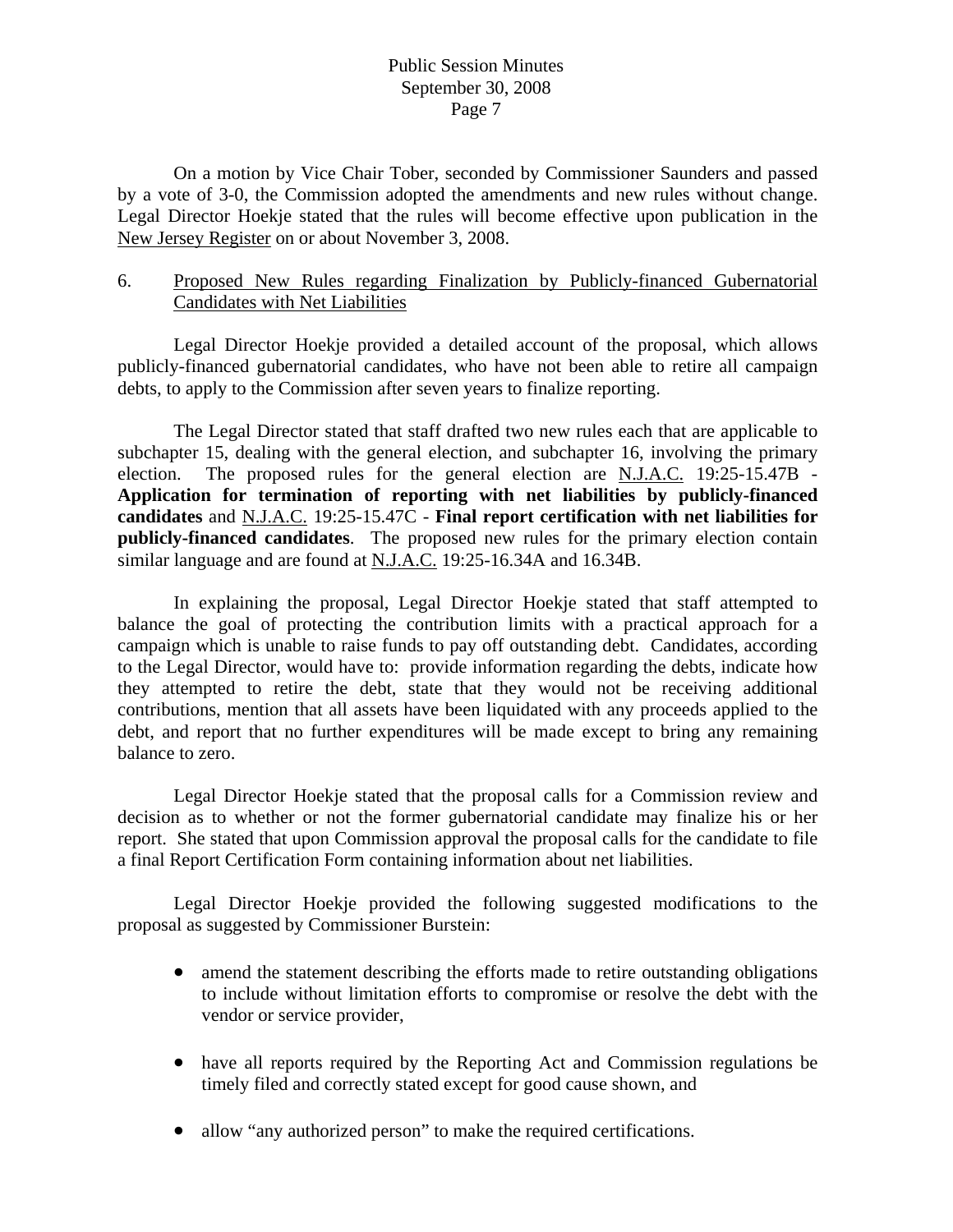Vice Chair Tober asked: With regard to the treasurer and candidate certifying a final report, what happens if one or the other is not available for some reason? What if they have died or moved away?

 Legal Counsel Wyse suggested that it might be able to be dealt with under the "any other authorized person" language.

Chair English asked whether or not the accounts are interest bearing

Special Programs Director Davis said that the accounts are not interest bearing.

 On a motion by Commissioner Saunders, seconded by Vice Chair Tober, the Commission, by a vote of 3-0, proposed the new rules with Commissioner Burstein's recommendations.

### 7. Public Comments

 Appearing before the Commission were: Pittsgrove Municipal Office candidate Christine Seeney, Pittsgrove Mayor Peter Voros, and Pittsgrove Democratic Municipal Chairman Joseph Lindmeier.

 Ms. Seeney discussed a filing situation in which she maintained that as a candidate she made every effort to obtain documents from the treasurer, but to no avail. Mayor Voros and Chairman Lindmeier supported Ms. Seeney's account. They told the Commission that they had always filed all required reports correctly.

The Commission thanked the three for their comments.

### 8. Resolution to go into Executive Session

 On a motion by Commissioner Saunders, seconded by Vice Chair Tober and passed by a vote of 3-0, the Commission resolved to go into Executive Session to discuss anticipated litigation, which will become public as follows:

- A. Final Decision Recommendations in violation proceedings which will not become public. However, the Final Decisions resulting from those recommendations will become public not later than seven business days after mailing to the named respondents.
- B. Investigative Reports of possible violations, which reports will not become public. However, any complaint generated as the result of an Investigative Report will become public not later than seven business days after mailing to the named respondents.